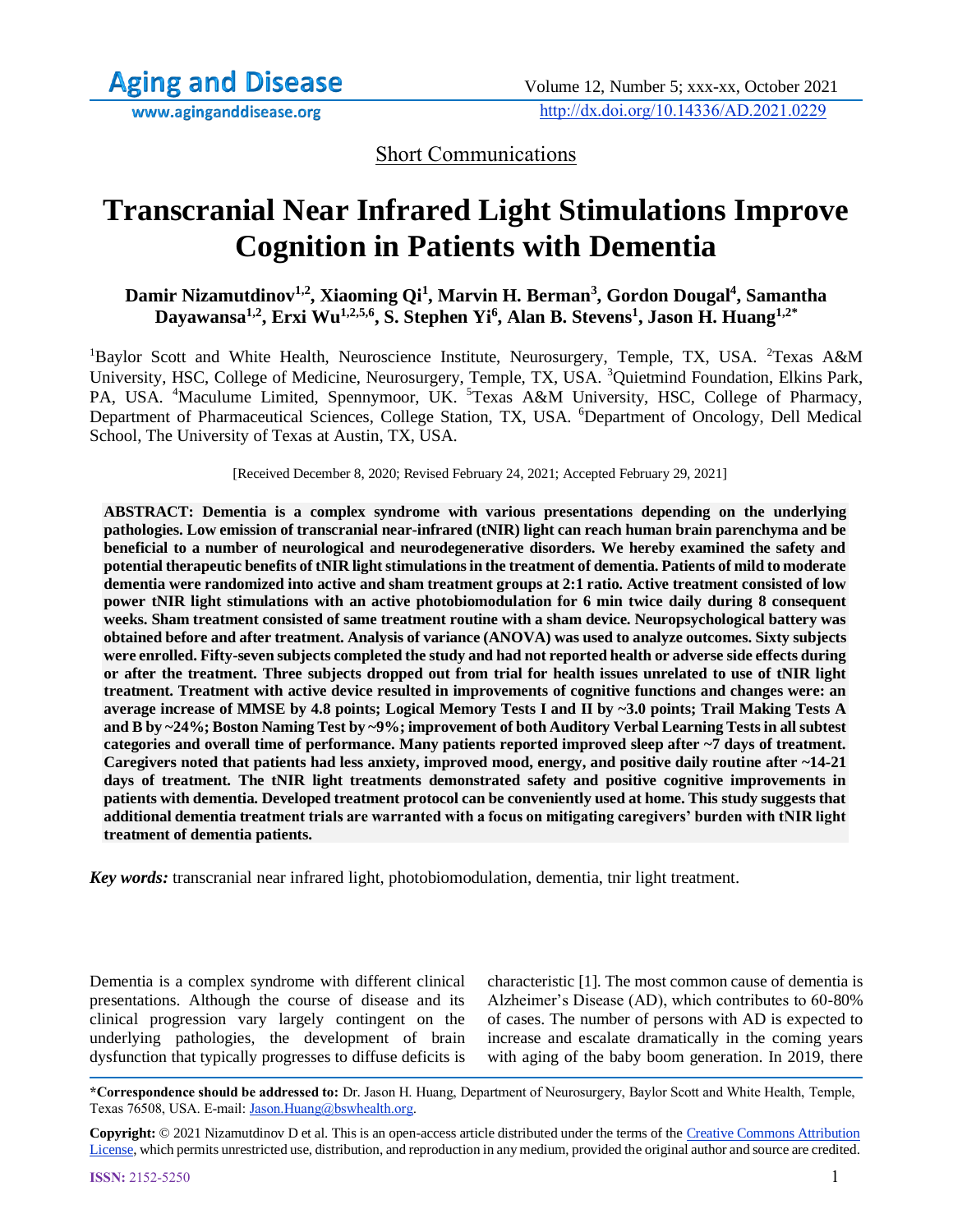were an estimated 5.5 million Americans living with AD (https://www.nia.nih.gov/health/alzheimers-disease-factsheet). This number is projected to reach 13.8 million in the year of 2050 [2]. Apart from AD, dementia can also be caused by Alzheimer's disease-related dementia (e.g., vascular dementia, Lewy body dementia, frontotemporal dementia, and Parkinson-related dementia).

Low power transcranial near - infrared (tNIR) light emitting diodes (LED) illuminate light which is outside of visible spectrum of human eyes but can efficiently penetrate skin and skull to reach brain parenchyma [3–5]. Recent biomedical reports indicate that low emission of tNIR light not only can be beneficial to various acute and chronic pathologic brain conditions, but also can help to maintain a healthy brain state. There are several molecular mechanisms how tNIR light stimulation can achieve positive therapeutic effects in brain tissue. One of the widely studied and recognized mechanism of action is the stimulation of mitochondria by photons and the consequent increase in intracellular production of adenosine triphosphate (ATP). This contributes to overcome the low ATP level associated with many neurological disorders [6–9]. Low power tNIR can also increase oxygenation, improve regional circulation and nutritional supplementation to the brain parenchyma by triggering nitric oxide (NO) production, which is an effective vasodilator [10–13]. The tNIR light exerts antiinflammatory function through modulation of NF-κB system [14], tumor necrosis factor (TNF $\alpha$ ), and beneficial regulation of other pro- and anti-inflammatory cytokines in brain parenchyma [15]. Through complex regulation of signaling molecules and TCF/LEF transcription factors [16–18], tNIR light activates anti-apoptotic, and antisenescence cascades [17–19], and further exerts neuroprotective effects on both healthy and impaired brain cells and tissue [15]. The tNIR light can also promote synaptogenesis and neurogenesis through activation of brain derived neurotrophic factor (BDNF), which contributes to the infrastructure of brain function through environmental support by promoting new synaptic and neuronal growth [20, 21]. Reactive oxygen species (ROS) impair brain function and attribute to different neurological diseases [22, 23]. Photobiomodulation demonstrated effective regulation of cytokine-induced nitric oxide synthase production which helps to manage amount of ROS intracellularly and control oxidative stress and damage associated with it [24, 25]. In addition, photons in low power tNIR light carry low energy and deliver low power density, which makes it safe and incapable of heating or burning exposed tissues even with prolong and direct exposures [26].

In this study we examined the safety and potential therapeutic benefits of tNIR light stimulation in the treatment of patients with dementia.

#### **MATERIALS AND METHODS**

This placebo controlled, randomized, double-blinded study was approved by institutional IRB, performed under protection embodied in the Basic Principles of the Declaration of Helsinki, and conducted at Baylor Scott & White Health (BSWH) Medical Center in Temple, TX. Sixty patients diagnosed with early and moderate dementia were enrolled and randomized to the active arm or control arm at a 2:1 ratio. Subjects, family caregivers, and investigators were masked. Inclusion criteria: 1) patients of all sex, age 50–85-year-old; 2) diagnosed with early- to mid-stage dementia or dementia-related symptoms; 3) generally healthy as indicated by recent physical examination within the last 6 months. Exclusion criteria: 1) diagnosed with actively growing, or a history of recurrent intracranial neoplasms; 2) history of epilepsy;

3) history of acute ischemic/hemorrhagic stroke. Both active and sham light treatment helmet devices had 12 cranial modules with 70 LEDs/module and 2 foldable eye modules with 14 LEDs/module. Sham helmet devices designed identical to active devices but did not emit NIR light. Active helmet devices emitted low power NIR light with wavelength of 1060-1080nm and 15,000mW, irradiance or power density= 23.1mW/cm<sup>2</sup> ,  $\sim$ 650cm<sup>2</sup> per treatment area. Treatment protocol was two 6 minutes sessions daily for 8 consequent weeks at home with either active or sham device self-administered by patient/family caregiver.

Neuropsychological assessments of behavior, mood and cognitive performance were conducted at beginning (before the treatment) and at the end (within one day after the last treatment session) of study. Alzheimer's Disease Neuroimaging Initiative (ADNI) neuropsychological battery was implemented to assess cognitive function of participants. ADNI battery included: 1) mini‐mental state exam (MMSE) – a cognitive screener that briefly measures orientation, word recall, attention, working memory, copying skills, and abilities; 2) ADAS‐Cog (including evaluation of spoken language, word finding ability and ability to comprehend, word recall, word recognition, and number cancellation test); 3) clock drawing test (CDT) – subjects asked to draw a clock to a requested time; 4) logical memory (immediate) – subjects asked to recall a story immediately after it is been read; 5) auditory verbal learning test- immediate  $(A.V.L.T.-1)$  – subjects asked to memorize and recall immediately list of words presented verbally in several trials; 6) digit span forward and backward (DSF and DSB) – subjects asked to recall given different sequences of numbers in same order (forward span) or reverse (backward span).; 7) category fluency test – subjects asked to name words in given category within one minute; 8) trail making tests A and B – subjects asked to connect circles in numerical and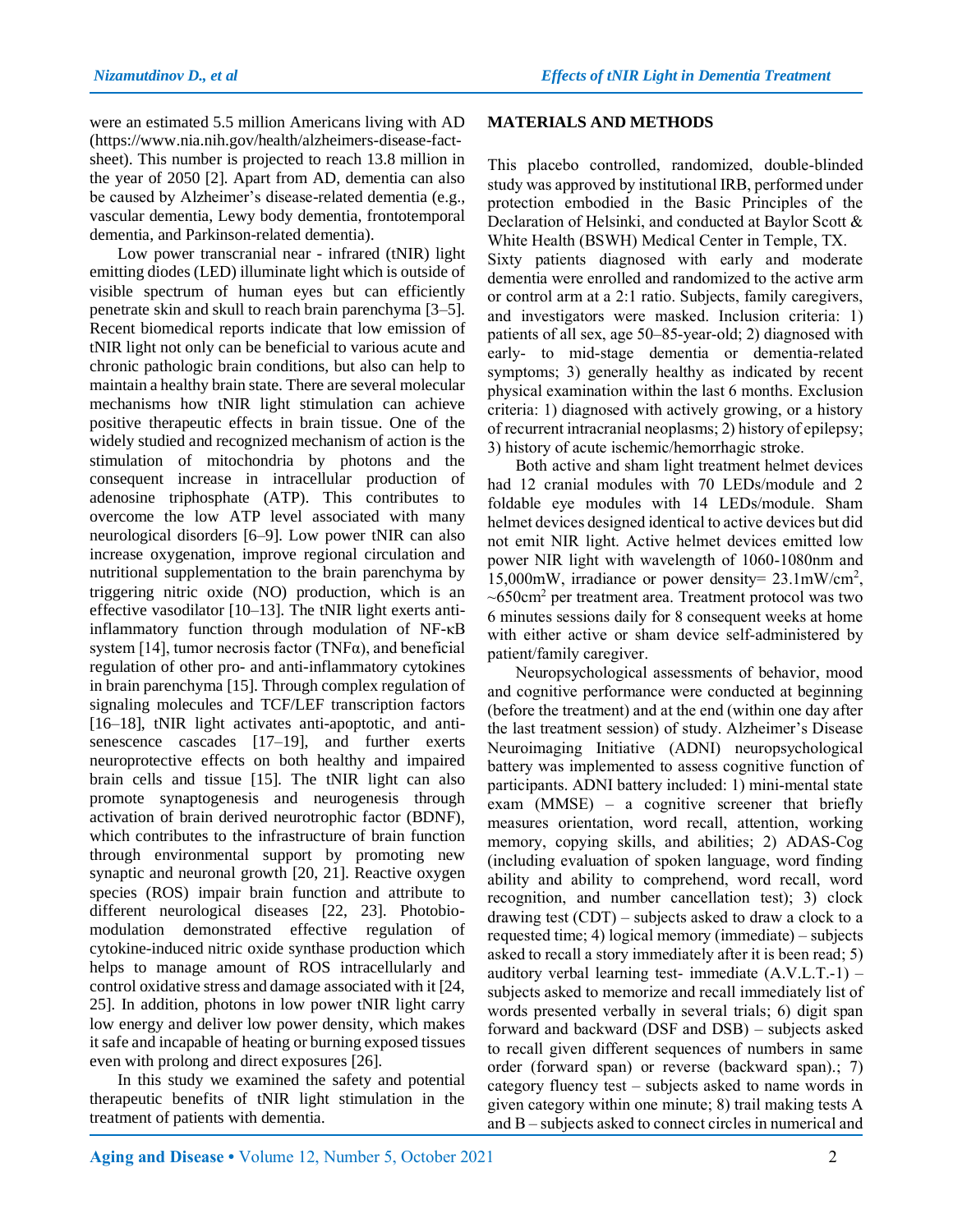mixed (numerical-alphabetical) order, respectively in limited time; 9) WAIS‐R digit symbol substitution test – a cognitive test to assess visual motor coordination, motor persistence, attention and response speed; 10) Boston naming test – subjects asked to name 30 objects/items printed in the book; 11) logical memory (delayed) – subjects asked to recall a story after 30 min delay; 12) auditory verbal learning test- delayed (A.V.L.T.-2) – subjects asked to recall list of words presented verbally 30 min prior the recording in several trials. Daily subjective responses record was documented by caregivers. Sleep associated findings were collected from caregivers' daily logs and feedback notes from patients/caregivers during assessment visits. All assessments/evaluations were performed by the same examiner using same procedures across the study.

Analysis of variance (one-way ANOVA) was used to assess mean differences between testing occasions and analyze outcomes inside of each group. Clock drawing and clock copying tests were scored using Shulman method. Analyzed data were considered to be statistically significant when  $p < .05$ .

# **RESULTS**

Total of 60 subjects were enrolled into the study. Three subjects withdrew from the study due to health issues unrelated to the use of tNIR light therapy. Fifty-seven enrolled patients successfully completed the 8 weeks study course. Mean age of overall study population was 74.2  $\pm$  7.7 years old with 60% of male and 40% of female distribution. Mean age of population treated with active device was  $72.4 \pm 8.2$  years old with 59% of male and 41% of female distribution. Mean age of population treated with sham device was  $77.8 \pm 5.2$  years old with 53% of male and 47% of female. Patients had no health or adverse effects reported during or after completion of study associated with use of tNIR light stimulation. Notably, both patients and family caregivers from the active arm shared positive feedback of noticeable changes in cognition and improved daily routine activities.

In the active arm, some patients appreciated longer and more peaceful night sleeps. Duration of sleep increased by 1 hour in average after  $8 \pm 2$  days of the treatment. Recurring nightmares ceased in some patients receiving tNIR light therapy. Patients reported being more energetic, physically and mentally engaged in daily living. Caregivers noted that patients had less anxiety, improved mood, energy, and positive daily routine after approximately 14-21 days of treatment, which was not noted by caregivers in the placebo arm.

When results of active tNIR light treatments were compared with placebo effects in the end of trial, several improvements were noted as follows:

Mini-Mental State Exam (MMSE). In the active arm, the average MMSE score improved from  $22.8 \pm 2.6$  at the beginning of treatment to  $27.6 \pm 2.8$  ( $p < .001$ ) at the end of the treatment, which was 4.8 points improvement (21.0% increase) over the course of treatment. In the control arm, the average MMSE score changed from 23.2  $\pm$  1.6 at the beginning of treatment to 24.6  $\pm$  2.5 ( $p = .066$ ) at the end of the treatment, which was 1.4 points improvement (6.2% increase) over the course of treatment (Table 1).

**Table 1.** Study demographics, Mini Mental State Exam, Clock Drawing and Copying Tests, and Logical Memory Test I and II.

|                        |               |      | <b>Active Treatment</b> |      |             |               |      |       |      |             |
|------------------------|---------------|------|-------------------------|------|-------------|---------------|------|-------|------|-------------|
| <b>Characteristics</b> | <b>Before</b> |      | After                   |      |             | <b>Before</b> |      | After |      |             |
|                        | Mean          | S.D. | Mean                    | S.D. | $p$ - value | Mean          | S.D. | Mean  | S.D. | $p$ - value |
| <b>MMSE</b>            | 23.2          | 1.6  | 24.6                    | 2.5  | .06596      | 22.8          | 2.6  | 27.6  | 2.8  | 4.9E-11***  |
| <b>CDT</b>             | 75.0          | 27.8 | 76.3                    | 27.5 | .89919      | 69.5          | 29.3 | 83.7  | 23.2 | .08669      |
| <b>CCT</b>             | 95.0          | 15.5 | 93.8                    | 20.3 | .84604      | 84.7          | 25.2 | 92.1  | 18.9 | .15389      |
| <b>LMT-I</b>           | 7.4           | 4.9  | 6.0                     | 4.5  | .39916      | 8.5           | 5.9  | 11.8  | 7.0  | .03070*     |
| <b>LMT-II</b>          | 4.3           | 4.6  | 2.7                     | 4.0  | .29372      | 6.5           | 5.9  | 9.5   | 7.8  | .06417      |

MMSE: Mini-Mental State Exam. CDT: Clock Drawing Test. CCT: Clock Copying Test. LMT-I: Logical Memory Test – Immediate total story unit recall. LMT-II: Logical Memory Test – Delayed total story unit recall. S.D.: standard deviation

\* - *p* value < .05; \*\* - *p* value < .01; \*\*\* - *p* value < .001

Clock Drawing Test (CDT). Positive trends of improved CDT scores were recorded in patients received active tNIR light treatment with mean value going up from  $3.5 \pm 1.5$  at the beginning of treatment to  $4.2 \pm 1.2$  $(p = .08)$  at the end of the treatment. This was 0.7 points improvement (20.5% increase) over the course of treatment. Patients with sham treatment did not demonstrate significant changes in CDT with average scores shifting from  $3.75 \pm 1.39$  to  $3.81 \pm 1.38$  ( $p = .89$ ), which is a mere 1.7% change in mean CDT score over the course of sham treatment (Fig. 1A, Table 1).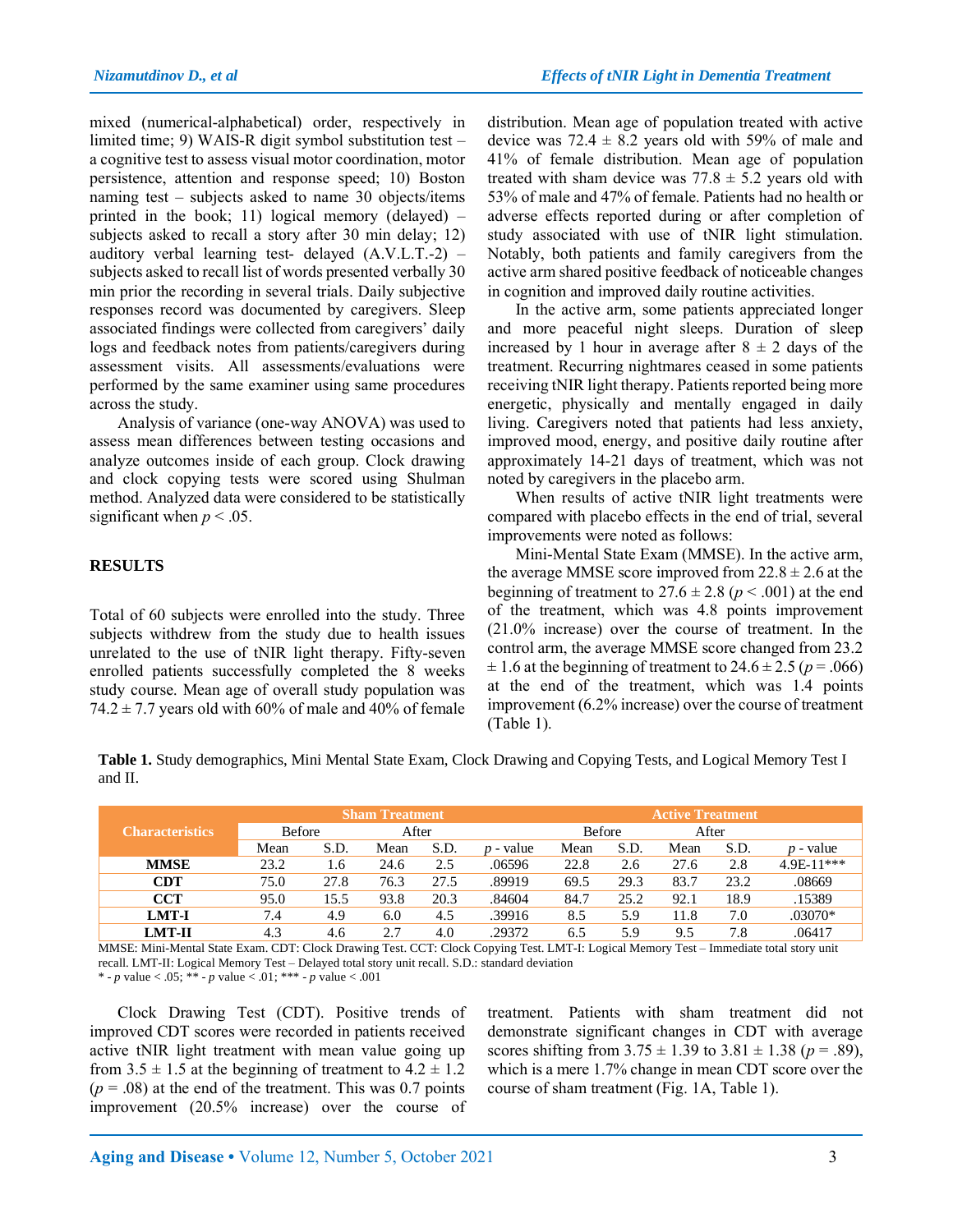

**Figure 1. Cognitive improvements after treatment with t-NIR light twice a day for 8 consecutive weeks. (A)** Clock Drawing Test. Figure demonstrate representatives of clock drawing tests performed by two different patients with dementia. Arrows indicate transition from results before to results after the course of the treatment. **(B)** Trail Making Test A and B. \* - stands for statistically significant result with  $p < 0.05$ .

Clock Copying Test (CCT). Subjects with active tNIR light treatment showed trend of mean CCT score value improvement from  $4.2 \pm 1.3$  at the beginning of treatment to  $4.6 \pm 0.9$  ( $p = .15$ ) at the end of the treatment resulted in 8.7% increase over the course of treatment. Subjects treated with sham devices demonstrated decrease of CCT performance from an average of  $4.8 \pm 0.8$  at the beginning to  $4.7 \pm 1.0$  ( $p = .84$ ) at the end of the treatment (Table 1).

Logical Memory Test- immediate recall (LMT-I). Total story passage recall/learning trial in patients with active tNIR light treatment demonstrated improved performance. Average story recall scores increased significantly from  $8.5 \pm 5.9$  at the beginning of treatment to  $11.8 \pm 7.0$  ( $p = .03$ ) at the end of the treatment and resulted in 3.3 points increase over the course of treatment. In comparison, placebo effect on execution of logical memory- I test demonstrated decrease in performance of story recall with average score shifting from 7.4  $\pm$  5.0 at the beginning to 6.0  $\pm$  4.5 ( $p = .39$ ) at the end of the treatment. This resulted in 1.4 points decrease over the course of treatment (Table 1).

Logical Memory Test- delayed recall (LMT-II). Active device treated group also demonstrated improved performance by increase of average score by 3.0 points from  $6.5 \pm 5.9$  at the beginning of treatment to  $9.5 \pm 7.8$  $(p = .06)$  at the end of the treatment. Sham treated group demonstrated decrease in performance similar to LMT-I test and resulted in test score decrease by 1.6 points from  $4.3 \pm 4.6$  to  $2.7 \pm 4.0$  ( $p = .29$ ) over the course of treatment (Table 1).

Trail Making Test A. Positive results demonstrated by patients treated with active tNIR light device. They could perform noticeably faster and stayed focused on given task without being distracted or reminded with instructions. This test resulted in increased speed of performance, and the average time to completion of task decreased from  $67.8 \pm 36.5$  seconds at the beginning of the treatment to  $51.8 \pm 22.7$  seconds ( $p = .03$ ) at the end of the treatment which was 16.0 seconds (23.5%) faster than the average performance before the treatment. This finding is in stark contrast to sham treated patients' performance which demonstrated a broad range of responses from no change to slower performance. Average time to completion of sham treated dyad changed from  $68.4 \pm 35.5$  seconds at the beginning of treatment to  $70.6 \pm 41.4$  seconds ( $p = .87$ ) at the end of treatment. This resulted in average of 2.2 seconds (6%) slower performance for the task when compared to results before sham treatment (Fig. 1B).

Trail Making Test B. More comprehensive and demanding in execution than Test A, Test B utilizes the same cognitive skills as Test A, but incorporates a mental flexibility component, and is given twice as much time for execution. Study patients undergoing active tNIR light treatment could successfully replicate Test A trends on this test. The average time to completion of task decreased from 170.3  $\pm$  82.7 seconds at the beginning to 129.9  $\pm$ 55.3 seconds  $(p = .03)$  at the end of treatment, which is 40.4 sec (23.7%) faster performance compared to the speed of execution prior to the treatment. On other hand, sham treated patients, once again, demonstrated trend of slower execution after completion of treatment course. In this group, an average time of completion changed from  $167.9 \pm 80.8$  seconds to  $176.6 \pm 88.0$  seconds ( $p = .80$ ) resulted in slower performance by 8.7 sec (5.2%) when compared with time of performance before the treatment (Fig. 1B).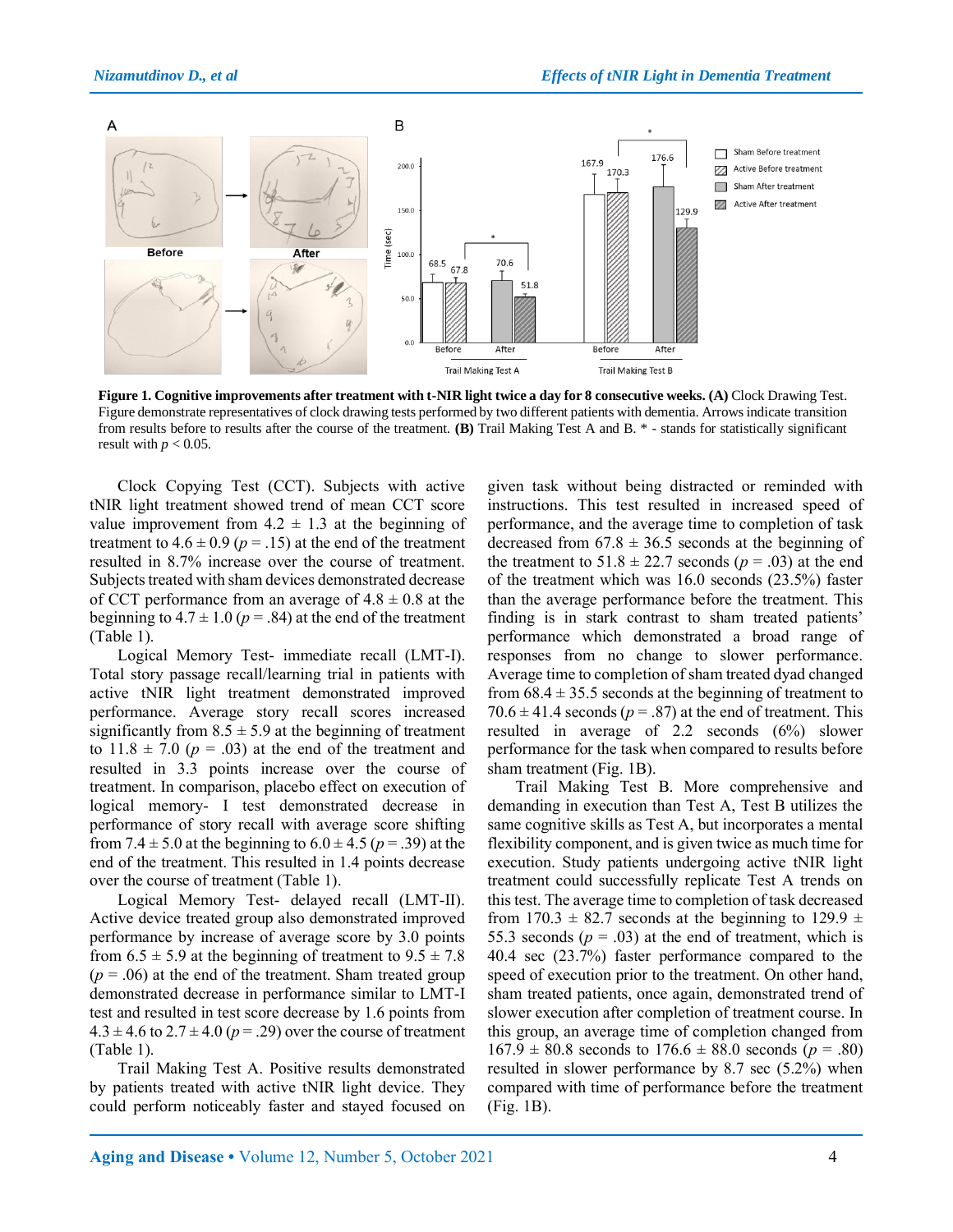Boston Naming Test (BNT). Patients treated with active device had significantly better average performance on BNT compared to sham treated group. Average score in this group improved from  $24.4 \pm 4.4$  at the beginning to  $26.6 \pm 3.8$  ( $p = .02$ ) at the end of treatment, which is 2.2 points increase (8.8%) compared to levels before treatment. Some responses to the treatment resulted in up to 35.3% of score improvement. These results were noted in three cases in patients diagnosed with moderate dementia. Sham treated patients demonstrated insignificant BNT average score change from  $23.4 \pm 4.6$  to  $24.3 \pm 4.9$  ( $p = .58$ ), which is 0.9 points shift (4.0%) compared to the level before treatment.

Digit Span Forward (DSF) and Digit Span Backward (DSB) Tests. Active device treatment resulted in positive change of DSF test average score from  $6.9 \pm 2.2$  at the beginning to  $7.6 \pm 2.2$  ( $p = .15$ ) at the end of treatment, resulted in 0.7 points (10.3%) increase. In the active group, DSB test average score shifted from  $4.8 \pm 1.7$  to 5.5  $\pm$  2.1 ( $p = .17$ ), a 0.6 point (12.4%) increase over the course of treatment. In the control group, neither DSF nor DSB had significant change in test performance compared to levels prior the treatment. Average test scores shifted from  $6.4 \pm 1.9$  to  $6.4 \pm 2.0$  ( $p = .92$ ) and from  $5.0 \pm 1.4$  to  $5.0 \pm 1.2$  ( $p = 1.0$ ) for DSF and DSB tests, respectively.

WAIS‐R Digit Symbol Substitution Test. Treatment with active device resulted in trends of improvement of performance from  $29.9 \pm 11.4$  to  $33.7 \pm 12.5$  ( $p = .19$ ), which is 3.8 (12.6%) points higher than before the treatment. Placebo effect did not trigger significant improvements of performance on this test and resulted in change of average score from  $29.25 \pm 13.9$  to  $29.8 \pm 14.8$ 

 $(p = .91)$ , which is a mere 0.6 (1.9%) points change over the course of treatment.

Word Fluency Test. Both treated groups performed similarly with an average score change from  $20.3 \pm 7.3$  to  $22.9 \pm 7.6$  ( $p = .14$ ) in the active arm and from  $17.6 \pm 6.6$ to  $19.1 \pm 8.1$  ( $p = .56$ ) in the control arm, respectively.

Auditory Verbal Learning Test - Immediate (A.V.L.T. - 1). Treatment with active device resulted in statistically significant positive cognitive improvement in patients' performance during the course of treatment. Immediate A.V.L.T.-1 test resulted in improvement of evaluated performance for Trial 1 by  $48.6\%$  ( $p < .001$ ), Trial 5 by 31.2% (*p* = .001), Trial 1-5 Sum by 33.9% (*p* < .001), and Trial 7 by 47.7% (*p* = .002). On other hand, sham treated patients did not demonstrate statistically significant results in the end of the treatment. In most subtests, response to sham treatment had no change in performance (for Trial 1 and Trial 5) or insignificant trend (Trial 1-5 Sum) of improvement (Table 2).

Auditory Verbal Learning Test - Delayed (A.V.L.T. - 2). Delayed (30 min) recall and recognition subtests were evaluated in patients from both groups. Significant improvement was noted in the active group in delayed recall subtest with an average score improvement by 2.2 (63.5%) points increasing from  $3.4 \pm 2.9$  to  $5.6 \pm 4.4$  ( $p =$ .015) over the course of treatment. Significant observation was also noted for recognition subtest with performance improvement by  $14.5\%$  ( $p = .05$ ) compared to score at the beginning of the treatment. However, sham treated patients did not demonstrate significant improvements on aforementioned subtests (Table 2).

**Table 2.** Auditory Verbal Learning Test - Immediate and Delayed Subsets.

|                 |               |      | <b>Active Treatment</b> |      |             |               |      |       |      |             |
|-----------------|---------------|------|-------------------------|------|-------------|---------------|------|-------|------|-------------|
| <b>Subtests</b> | <b>Before</b> |      | After                   |      |             | <b>Before</b> |      | After |      |             |
|                 | Mean          | S.D. | Mean                    | S.D. | $p$ - value | Mean          | S.D. | Mean  | S.D. | $p$ - value |
| $A.V.L.T.-1$    |               |      |                         |      |             |               |      |       |      |             |
| <b>Trial 1</b>  | 2.6           | 1.5  | 2.6                     | 1.3  |             | 2.9           | 1.4  | 4.4   | 1.8  | $.00031***$ |
| Trial 5         | 5.6           | 2.4  | 5.6                     | 2.5  |             | 7.2           | 2.8  | 9.4   | 3.0  | $.0015**$   |
| $Sum 1-5$       | 21.3          | 10.6 | 22.6                    | 9.3  | .69         | 26.7          | 9.9  | 35.7  | 12.2 | .00078***   |
| <b>Trial 7</b>  | 2.8           | 2.4  | 3.6                     | 3.1  | .41         | 4.6           | 2.6  | 6.8   | 3.3  | $.0022**$   |
| $A.V.L.T. - 2$  |               |      |                         |      |             |               |      |       |      |             |
| <b>Delay</b>    | $1.0\,$       | 2.1  | 2.0                     | 3.3  | .31         | 3.4           | 2.9  | 5.6   | 4.4  | $.015*$     |
| Recognition     | 6.5           | 4.6  | 7.3                     | 4.5  | .62         | 9.7           | 3.4  | 11.1  | 2.9  | .058        |

A.V.L.T. - 1: Auditory Verbal Learning Test – Immediate. A.V.L.T. - 2: Auditory Verbal Learning Test – Delayed (30 min). S.D.: standard deviation \* - *p* value < .05; \*\* - *p* value < .01; \*\*\* - *p* value < .001

## **DISCUSSION**

Our study successfully demonstrated home-implemented tNIR light stimulation for the treatment of dementia. This twice daily, eight weeks tNIR light sessions were selfadministered by an older adult's study population (74.2  $\pm$  7.7 years old enrolled patients with dementia) with ease in the friendly environment of home and minimal instructions. This approach indicates that such technology can be used for a long period of time remotely by selfadministration or with the help of a family or friend caregiver. A daily log was provided to patients and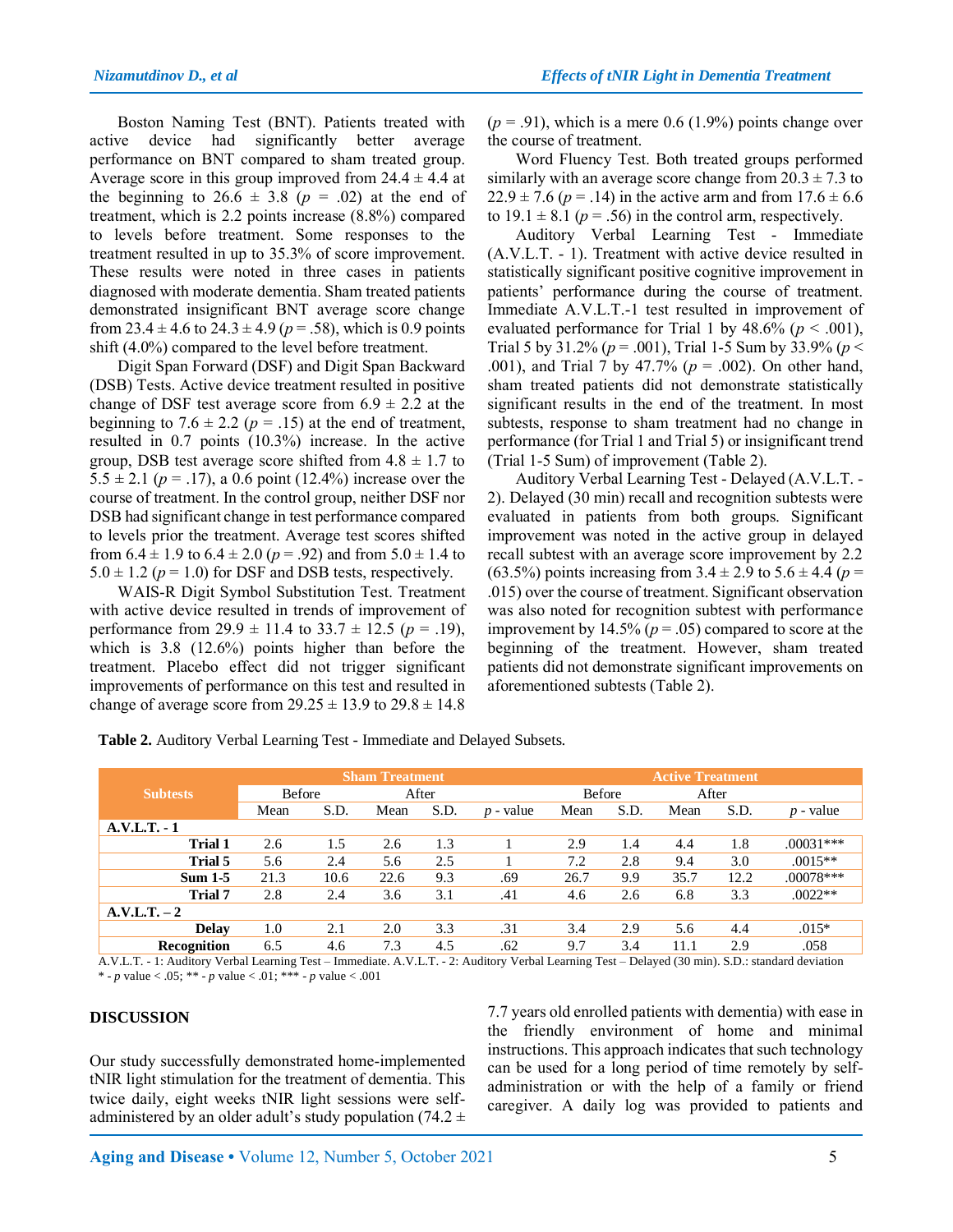caregivers to impose treatment adherence and compliance. Portable and cushioned cases were provided along with the helmet device to ensure safe storage of the device and offer portability, increasing treatment accessibility and minimizing the potential conflict between treatment schedule and unexpected life events (e.g., travelling). These positive aspects of the treatment were represented in feedback from participants and their family caregivers. In comparison, other commonly used medical devices could be either invasive, such as a cardiac pacemaker, or require long hours continuous use causing discomfort, such as a continuous positive airway pressure (CPAP) machine. This demonstrates the feasibility and acceptability of a light emitting device, suggesting that the device can be a part of normal living in patients with dementia who need prolonged, continuous, and uninterrupted treatment without compromising quality of life.

Our study demonstrated safety of 1060-1080nm emitting spectrum, low power near infrared light used twice daily in this trial. This study is a second tNIR light treatment trial completed in Baylor Scott and White Health following a smaller recent pilot safety study using same technology and safety protocol, which was successfully conducted and completed in collaboration with Dr. Marvin Berman and his group from Quiet Mind Foundation, Elkins Park, PA, USA [27]. The two successfully completed trials serve as a good evidence in regard to the safety of the therapeutic protocol implemented in these trials, which is twice daily 6-min long non-invasive transcranial near infrared light stimulation. Considering reported safety in this and other clinical studies using NIR technology, more clinical studies are warranted using this technology and noninvasive route of NIR administration to investigate its full potential in the treatment of other neurological and neurodegenerative disorders.

As we look at the subtests from different individuals, the outcomes are even more exciting over only 8-week of active treatment: a participant with moderate dementia (MMSE =  $16$  prior to treatment) achieved a  $75\%$ improvement (MMSE =  $28$  at the end of the treatment); another patient had 80% improvement in the clock drawing tests (Schulman method scoring); two patients had 60% and 80% performance improvement in the clock copying test; two patients had 12 points (48%, from 7 to 19, total score 25) and 13 points (52%, from 7 to 20, total score 25) improvement in logical memory immediate and delayed subtests; executive function has improved by up to 73% in some patients evidenced by both trail making test A and B, and verbal learning and memory tests have improved by up to 35% as shown in the active verbal learning immediate and delayed tests. In general, across multiple subtests, patients in the group treated with active

tNIR light emitting device demonstrated considerable improvement while patients in the sham treated group did not. These observed positive outcomes suggest beneficial effects of tNIR light stimulation on degenerative progression of neuropathological conditions associated with dementia. In sham treated group, natural progression of disease during the course of the study contributed to no positive change or decline in performance outcomes.

In the LMT-I, LMT-II, A.V.L.T.-1, A.V.L.T.-2 subtests and trail making test A, the pre-treatment mean values in the sham treated group appeared to be lower than pre-treatment mean values in the active group. However, the pre-treatment means values for sham treated group were higher in MMSE, CDT, CCT, DSB and trail making test B assessments. This could be attributed to the difference in mean age of study population in active (72.4  $\pm$  8.2 y.o.) and sham (77.8  $\pm$  5.2 y.o.) groups, to privilege of male population in active (59%) versus sham (53%), to relatively small sample size in the control group  $(n=17)$ versus active group (n=40), as well as explained by the underlying neuropathology. In addition, inherent ceiling and flooring effects could limit the reliability of these subtests. Nonetheless, further investigations with larger sample size, contribution of sex, age and causing neuropathology are warranted.

Our study also demonstrated improvement of sleepin active group compared to feedback from patients and family caregivers in the sham group. Although without any specific measurement, it carries scientific merit and should be integrated into future studies given the important role of long and uninterrupted sleep-in dementia and elderly population, as sleep disturbance has been well demonstrated in dementia patients [28]. Caregiver notes and patient feedback indicated that patients treated with active tNIR light devices have improved night sleep with an average of 1 hour longer after 6-10 days of treatment. This was not reported in the control group. Patients in the active group also reported decreased episodes of recurrent nightmares they had for years before the study. These feedbacks are indicative of improved overall duration of night sleep which is impaired in patients with dementia [28]. This improvement alone could contribute to a better recovery. Other important findings were positive changes in daily routine, improved mood, less anxiety, more energy and engagement after approximately 14 to 21 days of treatment. These observations were shared by both the patients and family members. Great importance noted by many caregivers was improved patient's engagement in daily living, helping around the household, remembering instructions and participation in activities. Further studies with specific measurements are warranted to examine patient-caregiver-family member relationship, activities of daily living with a focus on how tNIR light treatment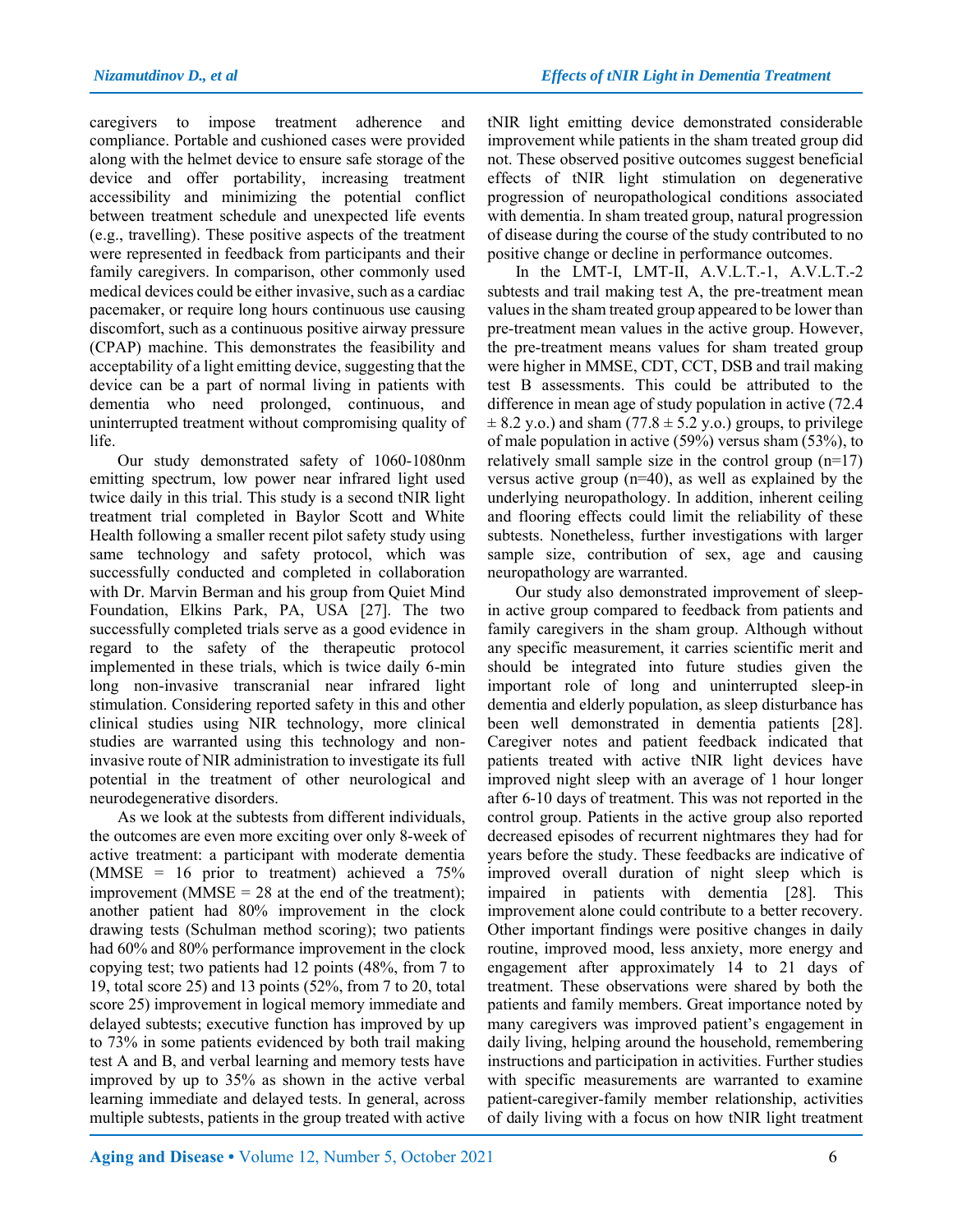can potentially mitigate family caregiver's burden caring for patients with dementia.

Recent pre-clinical and clinical studies using tNIR light stimulation reported promising improvements in treatment of traumatic brain injury (TBI), Parkinson's disease (PD), and Alzheimer's disease (AD). Below we discuss latest findings and mechanisms of PBM in treatment of neuropathological conditions.

# **Transcranial NIR light stimulation in treatment of traumatic brain injury.**

A few studies have investigated the application of PBM in the treatment of TBIs. Some demonstrated successful treatment of TBI associated symptoms using red light stimulation [29, 30]. As discussed previously, there are several mechanisms known to be triggered by photons of NIR light which can reduce inflammation, constrain ROS damage, and activate ATP production in energy compromised brain area affected by TBI. Continuous production of ATP is required for successful coordination of metabolic, synaptic and immune efforts to consolidate the area of injury, facilitate recovery and manage local immune response [14, 15, 31–33]. Moreover, PBMinitiated neurogenesis and synaptogenesis promote reestablishment of axonal connectivity and rebuild the intrinsic nervous networks damaged in TBI [34].

With respect to TBI triggered inflammatory chain reaction and initiated generalized immune response, we support the idea that aforementioned pathological processes can be effectively addressed by implementing tNIR light therapy. This approach is supported by literature to be quite effective in acute and chronic TBI treatment, considering general safety and demonstrated efficacy of tNIR light stimulation *in-vitro*, *in-vivo* and growing number of recent human clinical trials in this field [29, 30]. One of the first clinical trials (small cohort study) using tNIR light stimulations to treat chronic and mild TBI reported positive improvements in cognition, behavior, and sleep of patients, but also suggested that more robust placebo-controlled studies are needed to ensure reliability of tNIR light in TBI treatment [30, 35].

## **Transcranial NIR light in treatment of Parkinson's disease.**

Parkinson's disease is a chronic CNS pathology caused by slow degeneration of substantia nigra (SN) pars compacta dopaminergic neurons. PD has various clinical presentations with motor and non-motor characteristics depending on the stage of disease. The most common symptoms are resting tremor, slowness of movements, rigidity of muscles, balance impairment, dementia, anxiety, depression, hallucinations and delusions.

Recently, several studies have investigated the effects of tNIR light and PBM in treatment of PD using mice and monkey models [36–38]. Most commonly used diseasemodels were transgenic mice and 1-methyl-4-phenyl-1,2,3,6-tetrahydropyridine (MPTP) compound induced Parkinson's model [39, 40]. In these studies, PBM has shown mostly neuroprotective and cell preserving effects by decreasing levels of hyper-phosphorylated tau and cellular degeneration caused by tau-protein in PD transgenic mice [40]. Low power LED laser treatment was effective in SN cells preservation in PD model [37]. In monkey PD model, after low dose red-light stimulation course have been observed improvement of facial expression, bradykinesia, and general activity [41]. An increased secretion of tyrosine hydroxylase in dopaminergic cells in response to red-light therapy or PBM stimulation might have attributed to the function improvement of SN cells in PD pathology [37, 38].

In this study, we have observed reduction of tremor with noticeable improvement of balance in patients with PD associated dementia. This could be consolidated with the improvement of micro-tremor observed during clock drawing test in this study (Figure 1A). More clinical trials are required to consolidate findings about benefits of tNIR light stimulations for treatment of patients with PD.

# **Transcranial NIR light in treatment of Alzheimer's disease.**

Alzheimer's disease is the most common neurodegenerative pathology of CNS with progressive memory loss and cognitive function impairment [41]. In AD, there are pathological buildup of toxic beta-amyloid peptide (β42) with hyper-phosphorylated tau proteins which result in formation of amyloid plaques and neurofibrillary tangles within brain tissue, respectively [42, 43]. Red light treatment can potentially benefit in management of AD through: 1) inhibition of apoptosis in AD targeted neurons [44]; 2) induction of resistance to neurotoxicity associated with toxic accumulation of β42 peptide [20, 45, 46]; 3) reduction of amyloid plaques formation in the brain parenchyma [47]. Recent clinical study has demonstrated significant improvement in MMSE scores, cognitive subscale behavior and mood subtests of AD patients treated with only daily intranasal applications of NIR light supplemented with only once a week transcranial NIR light session in duration of 12 weeks [48]. Even with a limited number of sessions using transcranial NIR light delivery could achieve positive improvements and align with some of our findings in this study. It is promising to construct more future clinical studies with transcranial applications of NIR light, which could potentially yield in more beneficial outcomes.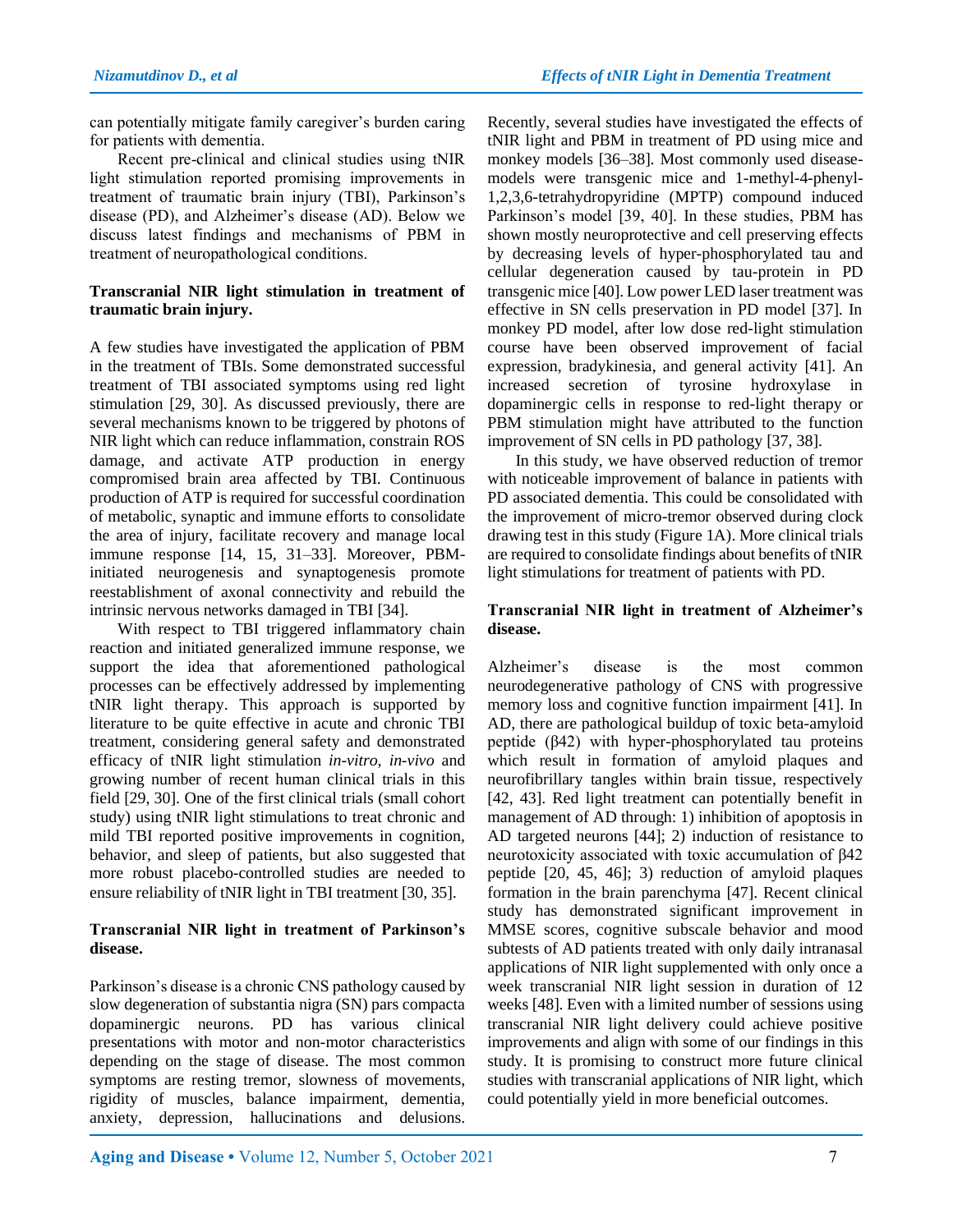## *Nizamutdinov D., et al Effects of tNIR Light in Dementia Treatment*

#### **Limitation of the study**

Patient with mild dementia may have less room for improvement compared to patients diagnosed with moderate dementia. Additionally, some tests may not be powerful enough to detect fewer substantial changes. Therefore, robust changes in individual performances can be obscured by those with minimal changes and vice versa, when analyzing combined datasets from different stages of disease (different pathological states). This can potentially be addressed by stratifying patients' data based on severity of dementia. Results of stratified patients' data by stage of disease may represent a full potential of therapeutic range for each patient group.

## **Conclusion**

Transcranial applications in this study demonstrated safe and convenient approach to deliver NIR light to the brain without local or systemic side effects and adverse reactions. Treatment protocol designed for this trial was simple and successfully used at the convenience of home by elderly population. Observed positive cognitive, executive, and mood changes can benefit patients with dementia by improving quality of life and selfindependence in daily lives, and thus helping their immediate family caregivers by decreasing their burden. More studies are necessary to look into family caregivers' burden and to ensure reproducibility of positive findings.

#### **Acknowledgements**

This study was supported by a research grant from Clarke Brain Institute Charities Inc. We are grateful to our team of Neurologists and Neuropsychologists under leaderships of Dr. Jeffrey W. Clark and Dr. Jared Benge for referring patients for this clinical research trial.

## **Conflict of interest**

Authors declare no conflict of interest.

#### **References**

- [1] Nowrangi MA, Rao V, Lyketsos CG (2011). Epidemiology, Assessment, and Treatment of Dementia. Psychiat Clin N Am, 34:275–294.
- [2] Allen AP, Buckley MM, Cryan JF, Chorcoráin AN, Dinan TG, Kearney PM, et al. (2019). Informal caregiving for dementia patients: the contribution of patient characteristics and behaviours to caregiver burden. Age Ageing, 49:52–56.
- [3] Wan S, Parrish JA, Anderson RR, Madden M (1981). Transmittance of Nonionizing Radiation in Human Tissues\*. Photochem Photobiol, 34:679–681.
- [4] Tedford CE, DeLapp S, Jacques S, Anders J (2015). Quantitative analysis of transcranial and intraparenchymal light penetration in human cadaver brain tissue. Laser Surg Med, 47:312–322.
- [5] Pitzschke A, Lovisa B, Seydoux O, Zellweger M, Pfleiderer M, Tardy Y, et al. (2015). Red and NIR light dosimetry in the human deep brain. Phys Med Biol, 60:2921–2937.
- [6] Karu TI, Pyatibrat LV, Afanasyeva NI (2005). Cellular effects of low power laser therapy can be mediated by nitric oxide. Laser Surg Med, 36:307–14.
- [7] Karu T (1999). Primary and secondary mechanisms of action of visible to near-IR radiation on cells. J Photochem Photobiology B Biology, 49:1–17.
- [8] Wong-Riley MTT, Liang HL, Eells JT, Chance B, Henry MM, Buchmann E, et al. (2005). Photobiomodulation Directly Benefits Primary Neurons Functionally Inactivated by Toxins Role of Cytochrome C Oxidase. J Biol Chem, 280:4761–4771.
- [9] Cassano P, Petrie SR, Hamblin MR, Henderson TA, Iosifescu DV (2016). Review of transcranial photobiomodulation for major depressive disorder: targeting brain metabolism, inflammation, oxidative stress, and neurogenesis. Proc Spie, 3:031404.
- [10] Schiffer F, Johnston AL, Ravichandran C, Polcari A, Teicher MH, Webb RH, et al. (2009). Psychological benefits 2 and 4 weeks after a single treatment with near infrared light to the forehead: a pilot study of 10 patients with major depression and anxiety. Behav Brain Funct, 5:46.
- [11] Nawashiro H, Wada K, Nakai K, Sato S (2012). Focal Increase in Cerebral Blood Flow After Treatment with Near-Infrared Light to the Forehead in a Patient in a Persistent Vegetative State. Photomed Laser Surg, 30:231–233.
- [12] Naeser M, Ho M, Martin P, Treglia E, Krengel M, Hamblin M, et al. (2012). Improved Language after Scalp Application of Red/Near-Infrared Light-Emitting Diodes: Pilot Study supporting a New, Noninvasive Treatment for Chronic Aphasia. Proc - Soc Behav Sci, 61:138–139.
- [13] Bragin DE, Statom GL, Hagberg S, Nemoto EM (2015). Increases in microvascular perfusion and tissue oxygenation via pulsed electromagnetic fields in the healthy rat brain. J Neurosurg, 122:1239–1247.
- [14] Storz P (2007). Mitochondrial ROS radical detoxification, mediated by protein kinase D. Trends Cell Biol, 17:13–18.
- [15] Hennessy M, Hamblin MR (2016). Photobiomodulation and the brain: a new paradigm. J Opt-UK, 19:013003.
- [16] Ling Q, Meng C, Chen Q, Xing D (2014). Activated ERK/FOXM1 Pathway by Low‐Power Laser Irradiation Inhibits UVB‐Induced Senescence Through Down‐Regulating p21 Expression. J Cell Physiol, 229:108–116.
- [17] Zhang L, Zhang Y, Xing D (2010). LPLI inhibits apoptosis upstream of Bax translocation via a GSK‐ 3β‐inactivation mechanism. J Cell Physiol, 224:218– 228.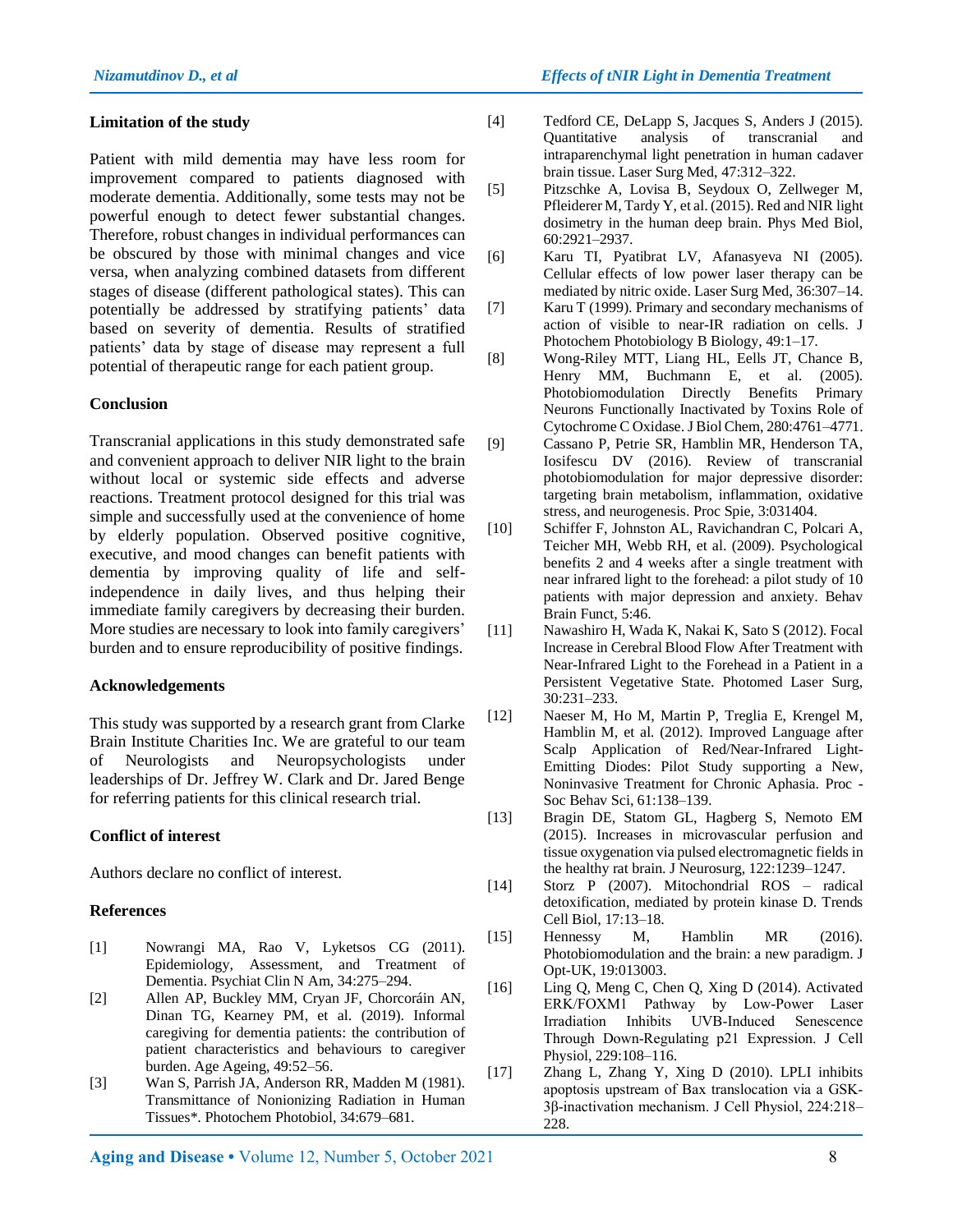- [18] Liang J, Liu L, Xing D (2012). Photobiomodulation by low-power laser irradiation attenuates Aβ-induced cell apoptosis through the Akt/GSK3β/β-catenin pathway. Free Radical Bio Med, 53:1459–1467.
- [19] Huang YY, Chen ACH, Carroll JD, Hamblin MR (2009). Biphasic Dose Response in Low Level Light Therapy. Dose Response, 7:358–383.
- [20] Meng C, He Z, Xing D (2013). Low-Level Laser Therapy Rescues Dendrite Atrophy via Upregulating BDNF Expression: Implications for Alzheimer's Disease. J Neurosci, 33:13505–13517.
- [21] Marte A, Messa M, Benfenati F, Onofri F (2017). Synapsins Are Downstream Players of the BDNF-Mediated Axonal Growth. Mol Neurobiol, 54:484– 494.
- [22] Tramutola A, Lanzillotta C, Perluigi M, Butterfield DA (2017). Oxidative stress, protein modification and Alzheimer disease. Brain Res Bull, 133:88–96.
- [23] Maurya PK, Noto C, Rizzo LB, Rios AC, Nunes SOV, Barbosa DS, et al. (2016). The role of oxidative and nitrosative stress in accelerated aging and major depressive disorder. Prog Neuro-psychopharmacology Biol Psychiatry, 65:134–144.
- [24] Assis L, Moretti AIS, Abrahão TB, Souza HP de, Hamblin MR, Parizotto NA (2013). Low-level laser therapy (808 nm) contributes to muscle regeneration and prevents fibrosis in rat tibialis anterior muscle after cryolesion. Laser Med Sci, 28:947–955.
- [25] Ahmed I, Bose SK, Pavese N, Ramlackhansingh A, Turkheimer F, Hotton G, et al. (2011). Glutamate NMDA receptor dysregulation in Parkinson's disease with dyskinesias. Brain, 134:979–986.
- [26] Naeser MA, Hamblin MR (2015). Traumatic Brain Injury: A Major Medical Problem That Could Be Treated Using Transcranial, Red/Near-Infrared LED Photobiomodulation. Photomed Laser Surg, 33:443– 446.
- [27] Berman MH, Halper JP, Nichols TW, Jarrett H, Alan L, Jason HH (2017). Photobiomodulation with near infrared light helmet in a pilot, placebo controlled clinical trial in dementia patients testing memory and cognition. **J Neurol Neurosci,** 8:176.
- [28] Cipriani G, Lucetti C, Danti S, Nuti A (2015). Sleep disturbances and dementia. Psychogeriatrics, 15:65– 74.
- [29] Xuan W, Vatansever F, Huang L, Hamblin MR (2014). Transcranial low-level laser therapy enhances learning, memory, and neuroprogenitor cells after traumatic brain injury in mice. J Biomed Opt, 19:108003.
- [30] Naeser MA, Zafonte R, Krengel MH, Martin PI, Frazier J, Hamblin MR, et al. (2014). Significant Improvements in Cognitive Performance Post-Transcranial, Red/Near-Infrared Light-Emitting Diode Treatments in Chronic, Mild Traumatic Brain Injury: Open-Protocol Study. J Neurotraum, 31:1008– 1017.
- [31] Lee HI, Lee S, Kim NG, Park K, Choi BT, Shin Y, et al. (2017). Low‐level light emitting diode (LED) therapy suppresses inflammasome‐mediated brain

damage in experimental ischemic stroke. J Biophotonics, 10:1502–1513.

- [32] Song S, Zhang Y, Fong CC, Tsang CH, Yang Z, Yang M (2003). cDNA Microarray Analysis of Gene Expression Profiles in Human Fibroblast Cells Irradiated with Red Light. J Invest Dermatol, 120:849–857.
- [33] Hamblin MR (2017). Mechanisms and applications of the anti-inflammatory effects of photobiomodulation. Aims Biophysics, 4:337–361.
- [34] Kinnunen KM, Greenwood R, Powell JH, Leech R, Hawkins PC, Bonnelle V, et al. (2011). White matter damage and cognitive impairment after traumatic brain injury. Brain, 134:449–463.
- [35] Henderson TA, Morries L, Cassano P (2015). Treatments for traumatic brain injury with emphasis on transcranial near-infrared laser phototherapy. Neuropsych Dis Treat, 11:2159–2175.
- [36] Moro C, Massri NE, Torres N, Ratel D, Jaeger XD, Chabrol C, et al. (2014). Photobiomodulation inside the brain: a novel method of applying near-infrared light intracranially and its impact on dopaminergic cell survival in MPTP-treated mice: Laboratory investigation. J Neurosurg, 120:670–683.
- [37] Johnstone DM, Massri NE, Moro C, Spana S, Wang XS, Torres N, et al. (2014). Indirect application of near infrared light induces neuroprotection in a mouse model of parkinsonism – An abscopal neuroprotective effect. Neuroscience, 274:93–101.
- [38] Massri NE, Moro C, Torres N, Darlot F, Agay D, Chabrol C, et al. (2016). Near-infrared light treatment reduces astrogliosis in MPTP-treated monkeys. Exp Brain Res, 234:3225–3232.
- [39] Moro C, Torres N, Massri NE, Ratel D, Johnstone DM, Stone J, et al. (2013). Photobiomodulation preserves behaviour and midbrain dopaminergic cells from MPTP toxicity: evidence from two mouse strains. Bmc Neurosci, 14:40.
- [40] Purushothuman S, Nandasena C, Johnstone DM, Stone J, Mitrofanis J (2013). The impact of nearinfrared light on dopaminergic cell survival in a transgenic mouse model of parkinsonism. Brain Res, 1535:61–70.
- [41] Moro C, Massri NE, Darlot F, Torres N, Chabrol C, Agay D, et al. (2016). Effects of a higher dose of nearinfrared light on clinical signs and neuroprotection in a monkey model of Parkinson's disease. Brain Res, 1648:19–26.
- [42] Scheltens P, Blennow K, Breteler MMB, Strooper B de, Frisoni GB, Salloway S, et al. (2016). Alzheimer's disease. Lancet, 388:505–517.
- [43] Wijesinghe P, Shankar SK, Yasha TC, Gorrie C, Amaratunga D, Hulathduwa S, et al. (2016). Vascular Contributions in Alzheimer's Disease-Related Neuropathological Changes: First Autopsy Evidence from a South Asian Aging Population. J Alzheimer's Dis, 54:1607–1618.
- [44] Zhang L, Xing D, Zhu D, Chen Q (2008). Low-Power Laser Irradiation Inhibiting Abeta 25-35-induced